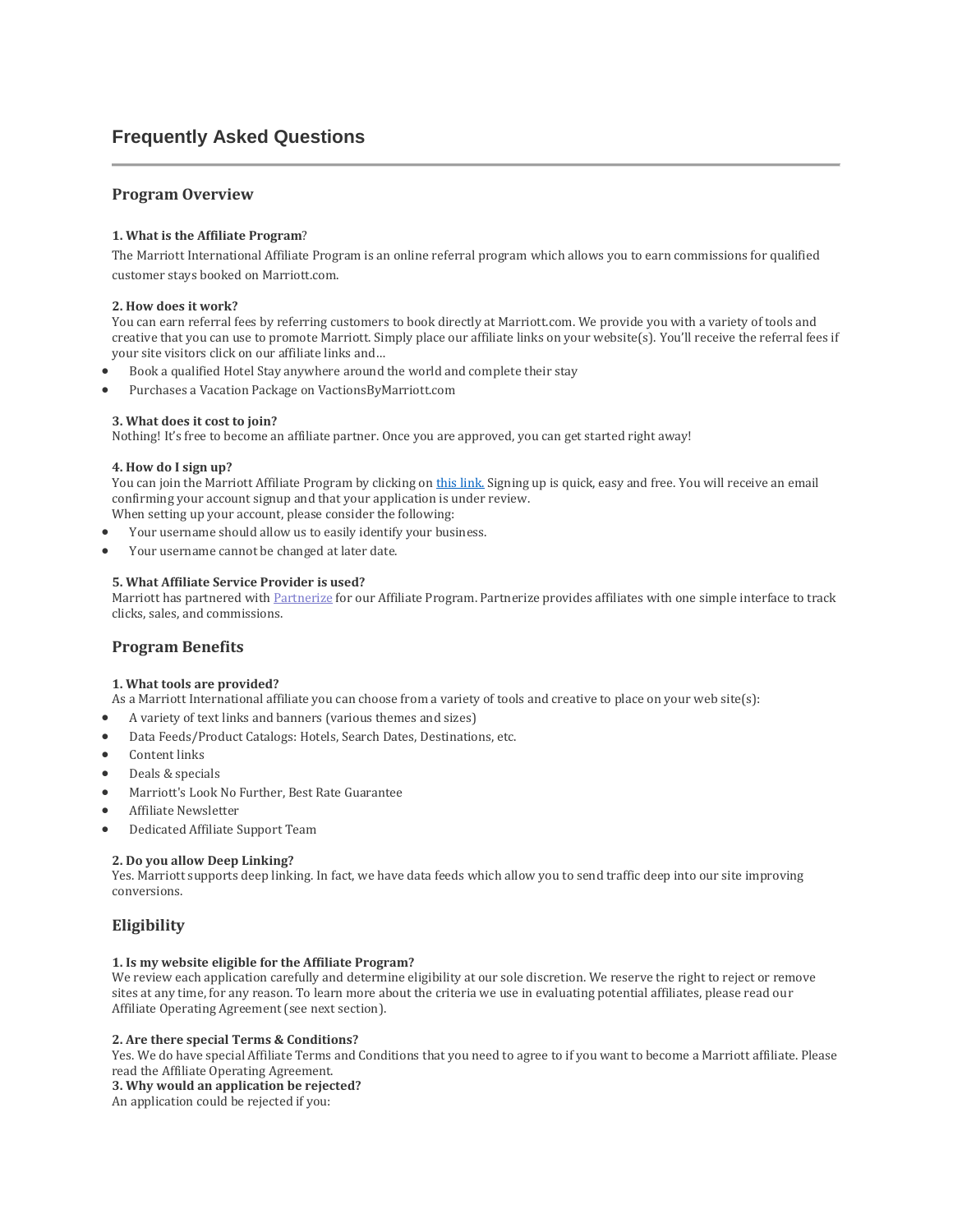- Fail to provide a working URL on your application.
- Provide a URL to a website that is still under construction.

If your application is declined due to the above, you can reapply to the program once you have a valid URL. Reasons for a rejected application may also include, but are not limited to, a website or content that:

- Contains hateful, violent, or offensive content.
- Contains sexually explicit graphics or content.
- Promotes discrimination of any type.
- Promotes illegal activities or otherwise violates any applicable laws.
- Uses misleading or fraudulent means to prompt clicks.
- Fails to clearly state an online privacy policy to visitors.
- Violates intellectual property of Marriott or any third party.
- Infringes on any Marriott or third-party trademarks.
- Includes other inappropriate content or elements. What is deemed inappropriate is at Marriott's sole discretion. If you think your application has been declined in error, please contact us at [affiliatemanager@marriott.com](mailto:affiliatemanager@marriott.com) and provide your name, account username, email and the date of your application.

## **Eligibility**

### **1. What activity earns commission?**

As a Marriott affiliate you can earn commissions on:

### **Hotel Stays**

- Over 6,700 properties across 130 countries and territories
- 7 Day Latency

### **Marriott Vacation Packages**

- Vacation Packages that include airfare discounts and more
- 7 Day Latency

### **2. Which Marriott International brands participate?**

- JW Marriott
- Autograph Collection Hotels
- Marriott Hotels and Resorts
- Marriott Executive Apartments
- Renaissance Hotels
- Delta Hotels
- Marriott Vacation Club
- Gaylord Hotels
- AC Hotels
- Courtyard by Marriott
- Residence Inn
- SpringHill Suites by Marriott
- Fairfield Inn & Suites
- TownePlace Suites
- Protea Hotels
- Moxy Hotels
- The Ritz Carlton
- Edition
- St. Regis
- The Luxury Collection
- W Hotels
- Westin
- Sheraton
- Le Meridien
- Tribute Portfolio
- Aloft
- Four Points by Sheraton